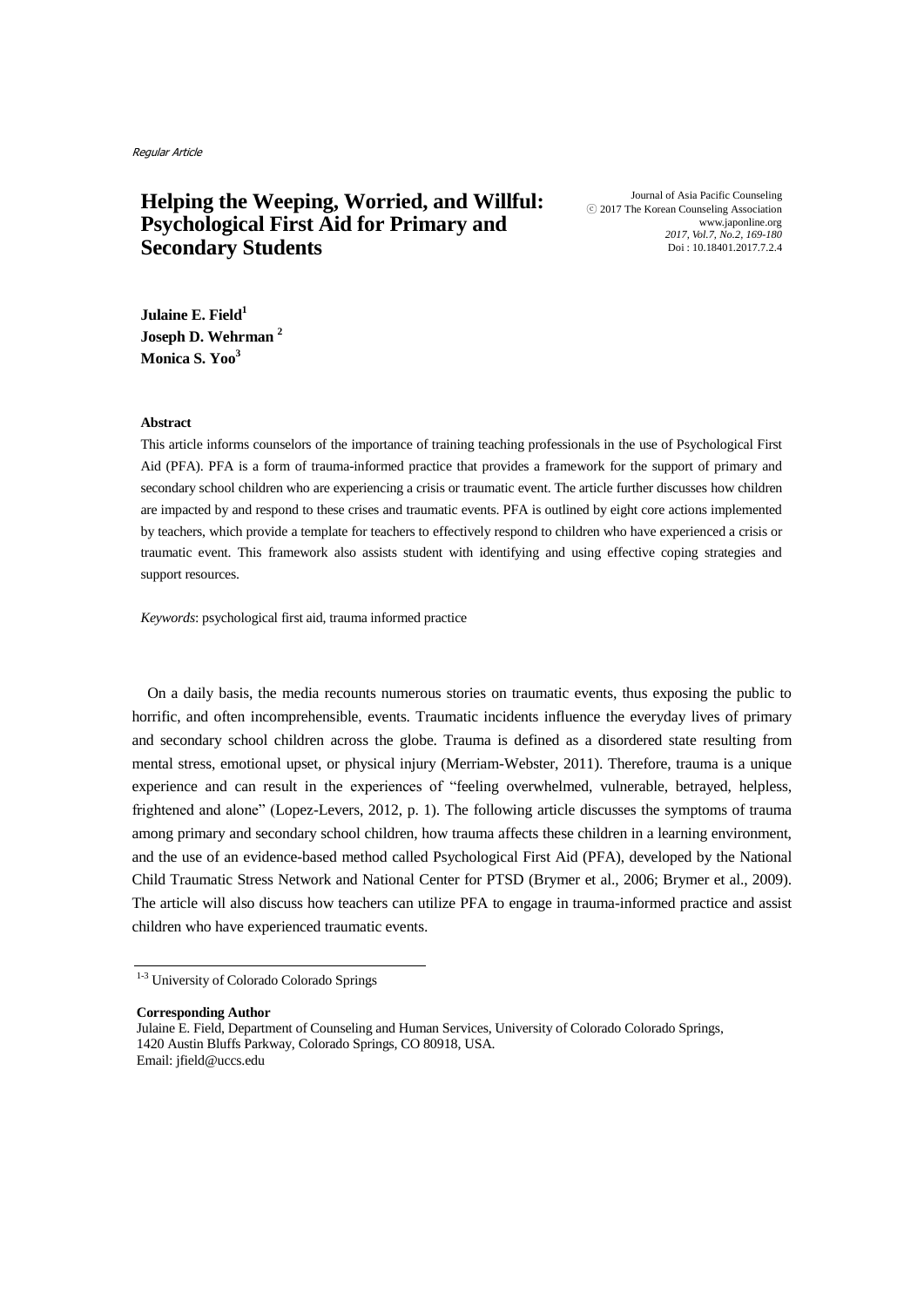#### 170 FIELD, WEHRMAN , AND YOO

PFA is discussed herein because of its evidence-based concepts and structure (Brymer et al., 2006; Brymer et al., 2009). It can be implemented by various professionals in a school environment (e.g., teachers, administrators, counselors) and has a broad influence on student support and intervention. The purpose of the article is to inform readers of a practical framework for responding to primary and secondary school children who have experienced trauma. Additionally, the article hopes to empower counselors to take a more active role in training teaching professionals in the use of trauma-informed teaching practices and PFA. Counselors who engage in these efforts can help educators become more aware of how trauma affects students, give teachers useful tools for intervention, and help mitigate students' short- and long-term reactions to traumatic experiences (Asif & Hashmi, 2015). Another goal of this article is to encourage schools to actively support students who have experienced trauma. Doing so will help these students optimize their learning at school and ability to focus on academic content. Schools are commonly viewed as hubs of social interaction, information, and support, making them important arenas for supporting children who have experienced a crisis or traumatic event (Sandoval, Scott, & Padilla, 2009).

# **Impacts of Trauma on Primary and Secondary School Children**

Disasters, both natural (e.g., earthquakes) and man-made (e.g., terrorism, school shootings), can undermine a community's sense of safety. These types of traumatic events receive extensive media coverage, and schools might organize more intensive student support services to help manage the obvious trauma experienced by the community. Interpersonal trauma can be defined as traumatic stress experienced in a child's family or immediate community (Walkey & Cox, 2013), and is much more common than are natural or man-made disasters. School-aged children can experience a range of interpersonal traumatic events, such as domestic violence; parental divorce; crime in their surrounding community; changing schools; being bullied by peers; failing a grade; sexual, physical, emotional abuse or neglect; extreme poverty; racist acts; car accidents; unwanted pregnancies; suicide; death in the family; death of a teacher; and school violence. Levine and Klein (2008) stated that "Trauma happens when an intense experience stuns a child like a bolt out of the blue; it overwhelms the child, leaving him disconnected from his body, mind, and spirit" (p.3).

Research on the impact of psychological trauma on school-aged children has existed for only the last couple of decades (Perry, 2000; van der Kolk, 2003; Perry, 2006). Further, research on how schools can best support children who have experienced trauma is still progressing, particularly in relation to various traumainformed initiatives (Bath, 2008; Maikoetter, 2011; Walkey & Cox, 2013). Unfortunately, the persistant myth that children are "too young" to remember or be influenced by traumatic events because of their underdeveloped cognitive, linguistic, and memory abilities has led many parents and educators to believe that children are psychologically "insulated" from traumatic events.

At most, these individuals might believe that children are not *as* affected as adults would be in the same situation, and therefore do not require targeted psychological intervention. This can lead educators to miscategorize certain child behaviors as intentional misbehaviors versus an emotional or behavioral reaction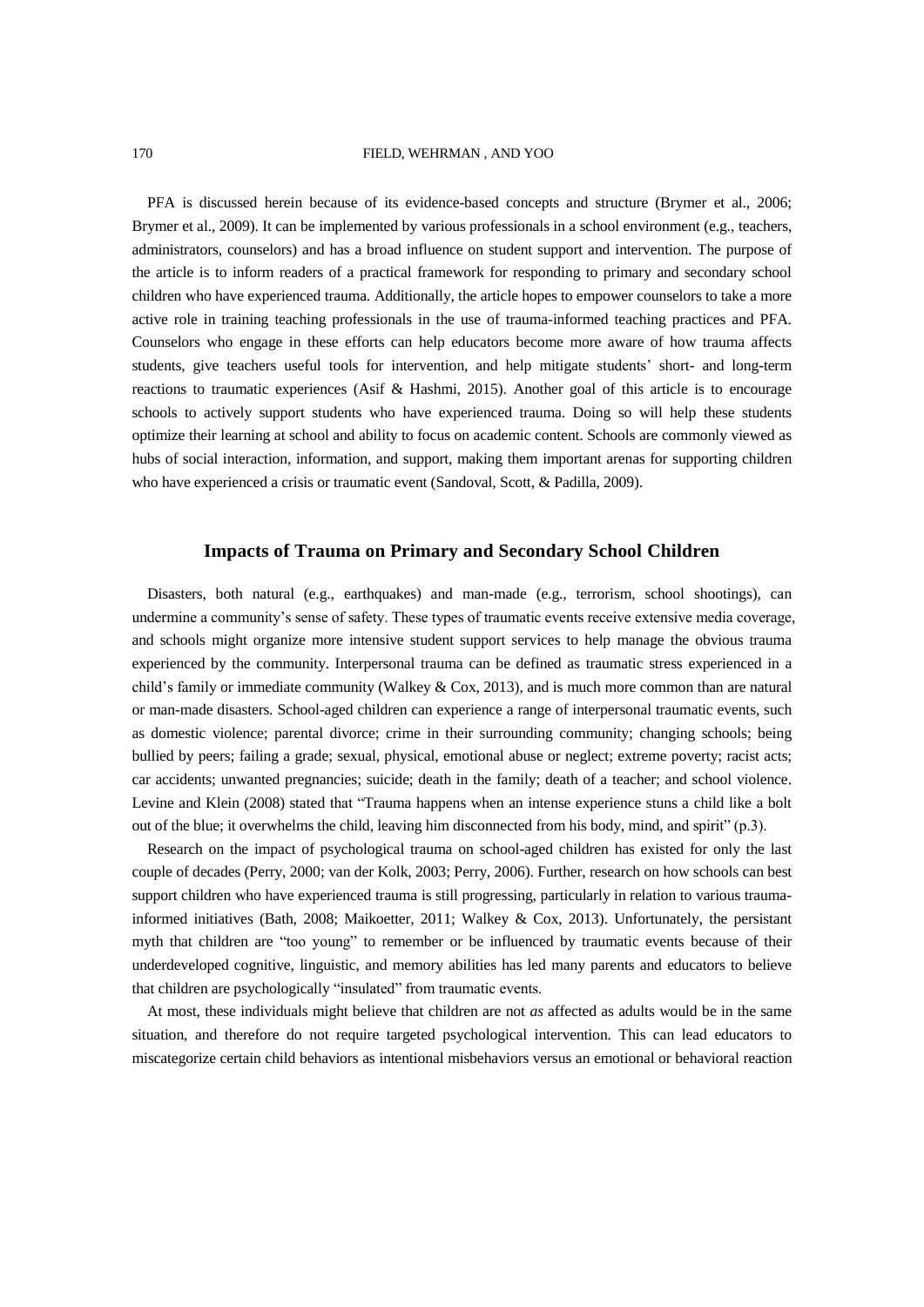to a traumatic event. For example, children who are exhibiting externalizing behaviors due to trauma might be labeled or dismissed as belligerent or dramatic and those exhibiting internalizing behaviors might be characterized as moody, depressed, isolated, or experiencing normal teenage angst. Perry (2006) found that many children who exhibit trauma symptoms are misdiagnosed with behavioral disorders such as attention deficit hyperactivity disorder or oppositional defiant disorder.

In the last two decades, major mental health organizations such as the American Counseling Association, American Psychological Association, American Psychiatric Association, and the National Association for Social Workers have endorsed specific trauma-informed practices that aimed to support and provide intervention for school-aged children, and recognize that some trauma symptoms might manifest in a psychologically different way for children when compared to adults. Within the psychological community, a common belief is that most children are able to recover from a traumatic event within a few weeks if their symptoms are validated by significant others, they access healthy coping skills, and they obtain emotional support from significant adults (e.g., parents, teachers, etc.). When children have access to compassionate, patient, and caring adults who understand that they need time to make sense of a traumatic event, grieve about the associated losses, understand what happened, and integrate their experience into their sense of self and understanding of the world (Briere & Scott, 2006), they are more likely to exhibit resilience (Maikoetter, 2011). However, children who face chronic, toxis stress because of adverse childhood experiences will often need long-term support to manage their symptoms related to trauma (Perry, 2000; van der Kolk, 2003; Perry, 2006).

To children, teachers are often trusted, stable, significant adults with whom they feel a close, secure bond. Classroom teachers have more contact with children than do any other adults at school (Callahan, 1998). Therefore, teachers might be the first adults to observe changes in the psychological and emotional states of children, and hence might be the first point of contact for children for an experienced trauma. When teachers respond to a child in a calm, soothing, and predictable manner, they can decrease a child's feelings of alarm, agitation, emotional dysregulation, and isolation. Simultaneously, they will increase the likelihood that the child will manage their own emotions effectively, redirect their behaviors, and access healthy, adaptive coping skills (Openshaw, 2011; Walkley, & Cox, 2013). Because of their ongoing relationship with children, teachers can serve as a safe, psychological "anchor" for them at school. School counselors, who often provide training and support for teachers on trauma-informed practices, can educate teachers on how to proactively respond to a crisis or traumatic event in their students and increase students' emotional safety and stability (Maikoetter, 2011).

### **Symptoms of Trauma Experienced by School-Aged Children**

Daily functioning is often affected by the experience of a traumatic event, both during and after that event has taken place. Without effective intervention by teachers in the classroom, children might struggle to regulate their emotions and behavior, focus, learn, make academic progress, and maintain a good teacher–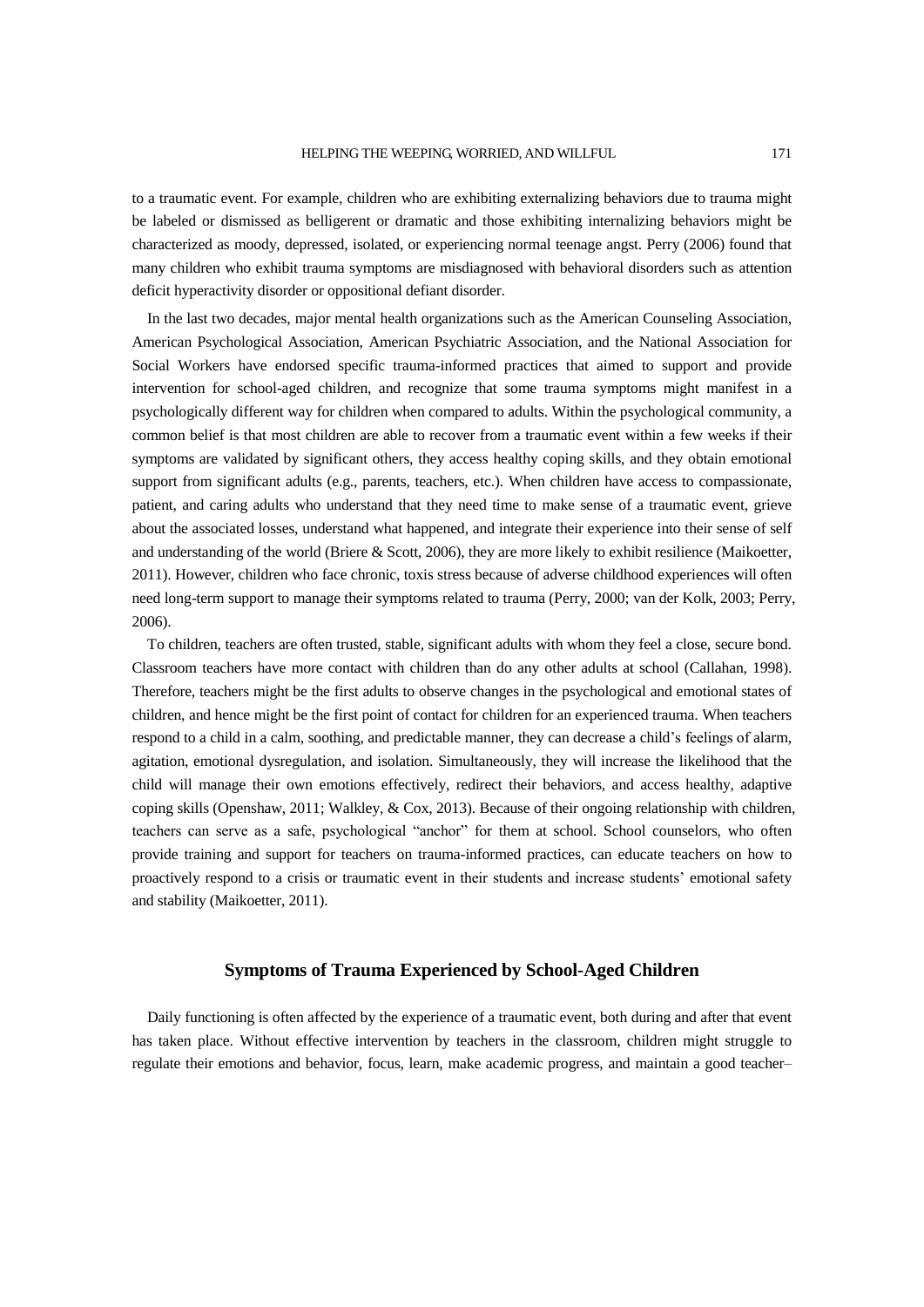#### 172 FIELD, WEHRMAN , AND YOO

student relationship (Shores & Wehby, 1999). It is therefore important that teachers be aware of the symptoms of psychological trauma, including changes in behavior, and avoid misinterpreting emotional or behavior changes as mere defiance, laziness or some other "character" flaw in the student.

Children who experience trauma tend to present emotional or behavioral responses that are externalizing or internalizing in nature. Externalizing behaviors include the expression of emotions and behaviors such as anger, frustration, outward-directed agitation/anxiety, negative attitude, physical aggression, verbal outbursts, and arguing or engaging in power struggles with adults. By contrast, internalizing behaviors tend to refer to sadness, loneliness, flat affect, inward-directed anxiety, guilt, shame, crying, brooding, and self-injurious behavior (van der Kolk, 2003). Children who exhibit externalizing behavior tend to be more easily identified by teachers (e.g., through misbehavior in class), even though these behaviors may be attributed to factors other than the traumatic event. On the other hand, students who engage in internalizing behavior might go unnoticed, as the teacher might find it difficult to notice changes in mood, affect, social responses, or certain behaviors.

The symptoms of psychological trauma can vary depending on a child's age, personality, and stage of development. For example, when young children have been exposed to a traumatic event, they might cry frequently, be fussy, cling to caregivers, develop new fears or avoidance behaviors, withdraw or shut down, exhibit exaggerated emotional responses or hyperarousal, regress to earlier stages of development, and show delays in normal developmental milestones such as walking or speaking (Markese, 2011). Furthermore, children between the ages of six and twelve commonly experience sleep disturbances and nightmares (sometimes without specific or recognizable content), and might recreate or relive the event through play, artwork, or telling a related story. They might also demonstrate inconsistent, disorganized, or agitated behavior; develop new somatic complaints and new fears; demonstrate excessive anxiety, worry, and hyperarousal; develop personal superstitions around the event; engage in avoidance behaviors; experience a sense of hopelessness; and show disruptions in their learning (National Institute of Mental Health, 2006). Children aged thirteen or older might experience sleep disturbances, withdrawn or disinterested behavior, depression or anxiety, somatic complaints, acting out, thrill seeking (e.g., consumption of drugs and alcohol, promiscuity), self-injurious behavior, changes in important relationships, and difficulty in focusing and concentrating at school or in other activities (National Institute of Mental Health, 2006).

Children who exhibit symptoms of trauma and are not provided with the necessary attention, support, care, and opportunities to process what has happened might develop a psychological disorder related to their traumatic experience. According to Orton (1997),

What impact these crises have on individual children's development will depend on their perceptions of events, their individual personality characteristics, and the strength of their coping skills. Children who have been weakened by many other crises and whose development has been slowed or halted in the past will need more time and more support to get back on track (p. 82).

When children are unable to return to their daily functioning before their experience of the traumatic event, they can develop problems such as acute stress disorder (ASD) or posttraumatic stress disorder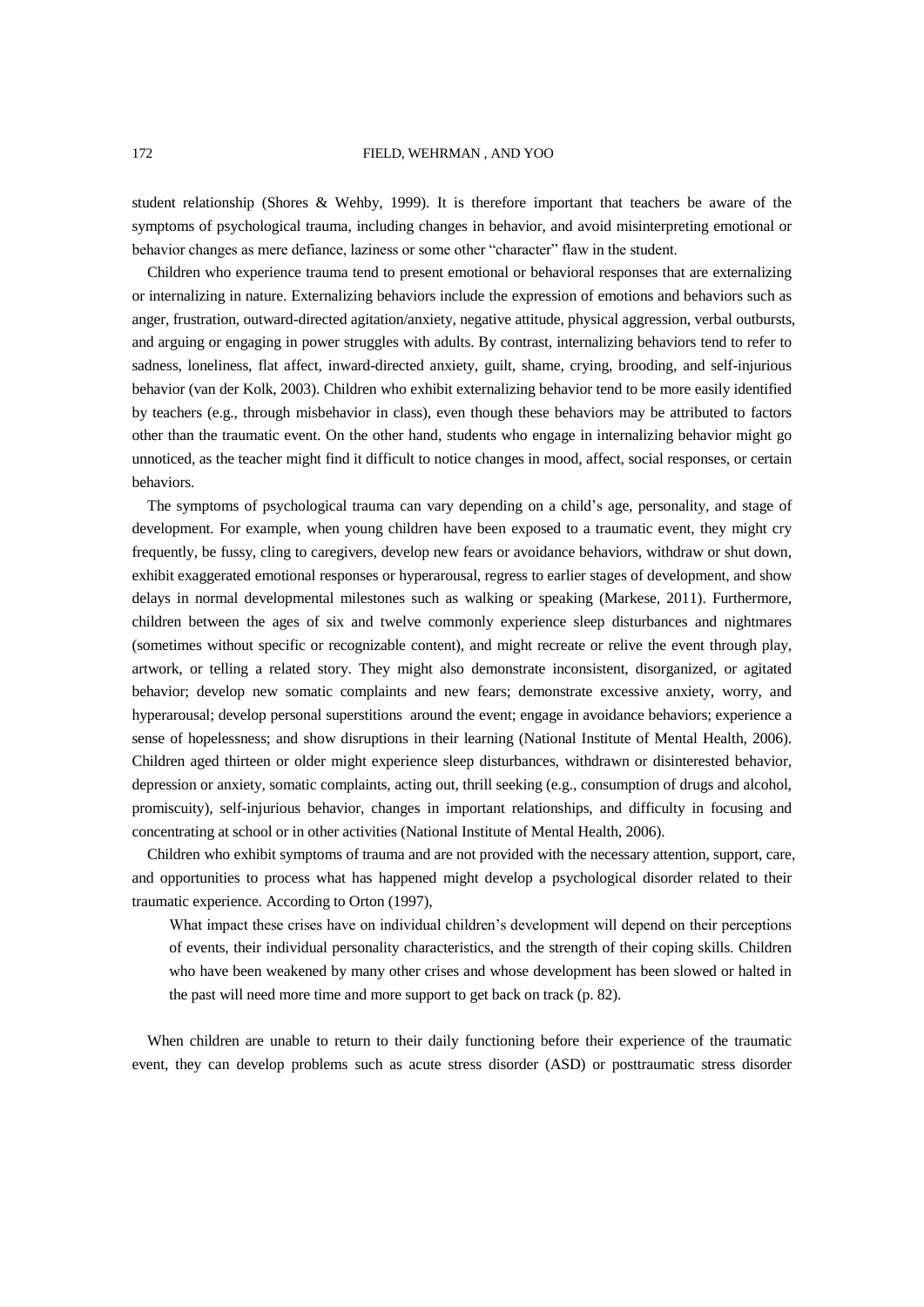(PTSD). Because children often express behaviorally what they cannot express verbally, their trauma symptoms can manifest as changes in behavior, altered social interactions with peers, noncompliance with rules or adults' expectations, avoidance behaviors (i.e., avoidance of any stimuli that remind them of the traumatic event), and negative thinking or attribution. When facing an adversity, children might use play as their primary means of communicating what they are thinking and feeling about their experiences. Further, children might engage in repetitive play that contains themes from the traumatic event, which is the equivalent of an adult having a disturbing memory of an event (Orton, 1997). Regressive play might also occur, which refers to when children engage in play activities that are consistent with a younger age or an earlier stage of development. Children might also re-enact the traumatic events and simultaneously experience some or all of the emotions that coincide with the event.

Over the past couple of decades, "exposure to violence has become viewed as a public health issue because of its negative impact on the short term health and long term health and well-being of children and communities" (Kracke & Cohen, 2009, p. 149). This public health issue is alive and well in today's schools, as school-aged children do not experience symptoms of trauma in a vacuum, and nor do they only experience these symptoms outside of the school day.

How children function in and interact with the school environment, their peers and significant adults (e.g. teachers, administrators, counselors, etc.) is influenced by the traumatic events that they have experienced and their reactions to them. Children who are victims of traumatic events often struggle to focus on instructions or academic content, behave according to prescribed school rules, engage with their peers in a socially responsive or appropriate manner, and feel a sense of comfort and safety at school. Children always bring their social and emotional needs to school, and thus a classroom teacher is often the one to intervene and provide immediate support for these children. Teachers are required to ensure the safety and general welfare of all children in their care (Callahan, 1998).

Unfortunately, numerous teacher education programs do not provide specific training in how to intervene in a crisis or work with children who are suffering from recent traumatic events. For instance, Wong (2008) found that few training programs exist that "help educators to develop skills and coping strategies to detect and teach traumatized, depressed, or anxious students" (p. 399). Teachers might therefore feel ill-equipped in broaching the topic of a significant behavioral change with a child because they are unsure of how the student will respond and afraid that the confrontation might aggravate the child's emotional state; furthermore, teachers might simply not how to help the student manage their emotional needs. Depending on the size of the class and the group dynamics, teachers might be unaware of a child's situation or recent trauma and therefore might formulate other hypotheses about why he or she is behaving in a particular manner (e.g., lack of parental support at home, lack of academic interest, undiagnosed emotional or behavioral disorder). Finally, some teachers might engage in erroneous interventions by directly challenging or engaging in power struggles with a child who is experiencing the symptoms of trauma (often in front of his/her peers), which can aggravate the child's emotional state and threaten the teacher–child relationship (Callahan, 1998).

The current educational emphasis on trauma-informed practices in schools (e.g., Walkley & Cox, 2013)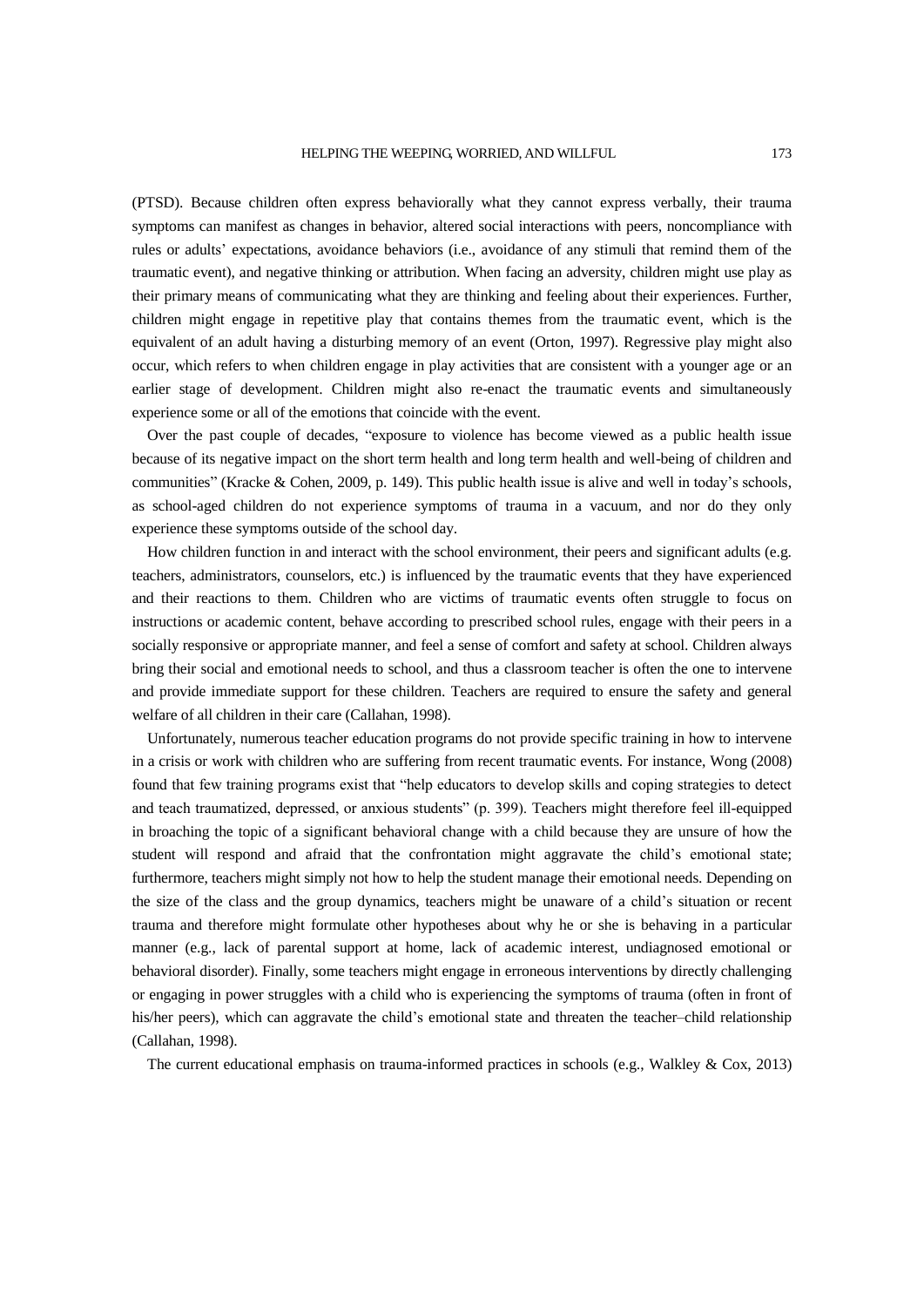requires teachers to have the opportunity to learn, practice, and use specific intervention strategies that help students de-escalate and refocus their energy and attention at school. PFA is a step-by-step intervention model that will assist teachers in knowing what to do and how to help when students are dealing with trauma reactions and symptoms at school.

### **Psychological First Aid (PFA)**

PFA was developed by the National Child Traumatic Stress Network and National Center for PTSD, and has been adapted for use in schools (Brymer et al., 2006; Brymer et al., 2009). PFA involves a series of specific core actions that can be conducted by a trained layperson to assist individuals who have experienced a crisis, traumatic event, or disaster. PFA, as practiced in schools, is intended to reduce students' distress, help establish emotional equilibrium, redirect students to the use of adaptive coping skills, and link them with needed resources (Brymer et al., 2006; Ruzek et al., 2007). School-based mental health practitioners (e.g., school counselors, psychologists, social workers) might be called upon to provide mental health support for school-aged children. However, teachers might be ideal candidates to engage in initial PFA in order to assist children who have difficulty functioning in the classroom because of a recently experienced traumatic event or toxic stress due to chronic interpersonal trauma.

To effectively reach and respond to school-aged children who are experiencing the behavioral or emotional symptoms related to trauma, teachers can use the various strategies associated with PFA. This intervention consists of offering immediate, compassionate support after a traumatic event, which helps children identify healthy coping strategies for dealing with the crisis (Brymer et al., 2006). Furthermore, early intervention might prevent children from experiencing the complex, long-term symptoms of trauma (Briere & Scott, 2006). Social support from caring adults is instrumental in initiating a child's natural grieving process and their utilization of coping skills. After teachers have become aware of a child's traumatic experience and have helped regulate his or her behaviors or emotions, a successful intervention might also include referring the child to counseling services, if needed.

#### **PFA Core Actions**

PFA comprises eight core actions: (1) contact and engagement, (2) safety and comfort, (3) stabilization (if needed), (3) addressing needs and concerns, (4) information gathering on current needs and concerns, (5) practical assistance, (6) connection with social support, (7) information on coping, and (8) linkage with collaborative services (Brymer et al., 2006; Brymer, 2009). Each of these core actions will be discussed within the context of the classroom in the following sections. Specific examples of how teachers might implement these strategies with children are also provided.

*Contact and engagement.* This first PFA core action refers to building a trusting relationship with a child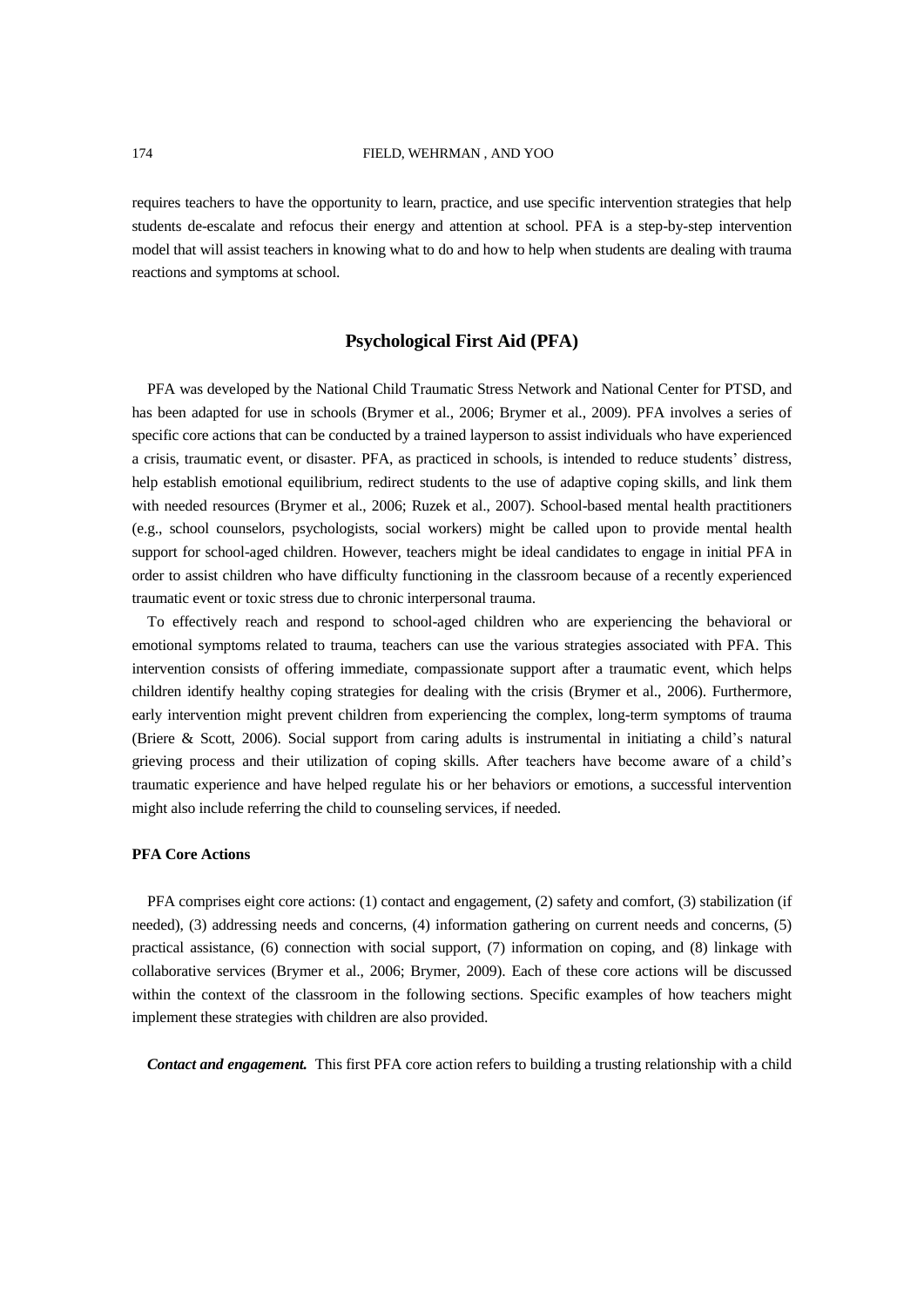#### HELPING THE WEEPING, WORRIED, AND WILLFUL 175

and establishing contact so that he or she feels that someone is available and that an adult will listen, validate, support, and care for them. For teachers who have established strong relationships with children in their classrooms, making contact might also mean noticing the subtle or pronounced behavioral changes in the child and making time to engage in one-on-one contact with the child to listen. It is important that teachers establish contact but do not force the child to tell them what happened. Children can be asked whether they would like to talk about what they are thinking and feeling about an event or crisis.Requiring students to tell the story, especially repeatedly to different people, might invoke re-traumatization (Briere & Scott, 2006). Some children might simply want to discuss how they or their body feels, or what they are worried about, rather than telling the intimate details of a traumatic event. Teachers should allow children to determine the course of the conversation. If a teacher approaches a child and he or she does not wish to engage, then the teachers could suggest possible times and ways for the child to privately signal to a teacher that they are ready "to talk"—this is especially important, as children might not know when or how to approach teachers during a busy school day.

*Safety and comfort.* The second core action involves specific verbalizations or behaviors by the teacher that can encourage a child to feel safe at school. Children who do not feel safe at school might not be able to sustain their attention, function optimally, or retain academic content or information. Specific statements that a teacher can use include, "*You are safe here with me,*" "*I will do my best to keep you safe here at school,*" and "*I know you are overwhelmed and I would like to help you feel calm and safe.*" The specific safety behaviors that teachers can employ include allowing a child to hold a special stuffed animal, sit in the teacher's chair or near the teacher, sit near a friend in the classroom, or sit in special place in the room with comfortable pillows and blankets. Older school-aged children often feel a greater sense of safety by talking with the teacher in private or by sitting with a group of friends or a best friend. Expressive art can also be used to help develop a sense of safety. For example, children might draw or paint pictures of a "safe space," or write a poem or a personal journal entry about a safe place or person. Teachers can compassionately and gently ask questions in order to understand what helps the child feel safe.

*Stabilization (if needed).* The third core action refers to helping calm a child who is expressing strong emotions related to a traumatic event. Anger, sadness, fear, and confusion are common affective states that might occur after a child has witnessed a traumatic event. Despite the structure of the school environment and the school day, children might experience extreme emotional states at school and could need assistance in returning to a state of emotional homeostasis. Assisting a child in this manner might involve finding a private space to sit with the child, calmly accepting the emotion being displayed, and, if the child is listening, reflecting back to the child what is happening in the moment. For example, a teacher might state, "I can see that you are very angry and frustrated right now, and you are not sure what to do" or "You are so sad right now and crying very hard." Simple reflections such as these can help children feel validated and help them make sense of their extreme emotions. Additional strategies for stabilizing affect can include naming the behavior that the child is displaying as a result of the emotion ("You are pounding your fists on the table and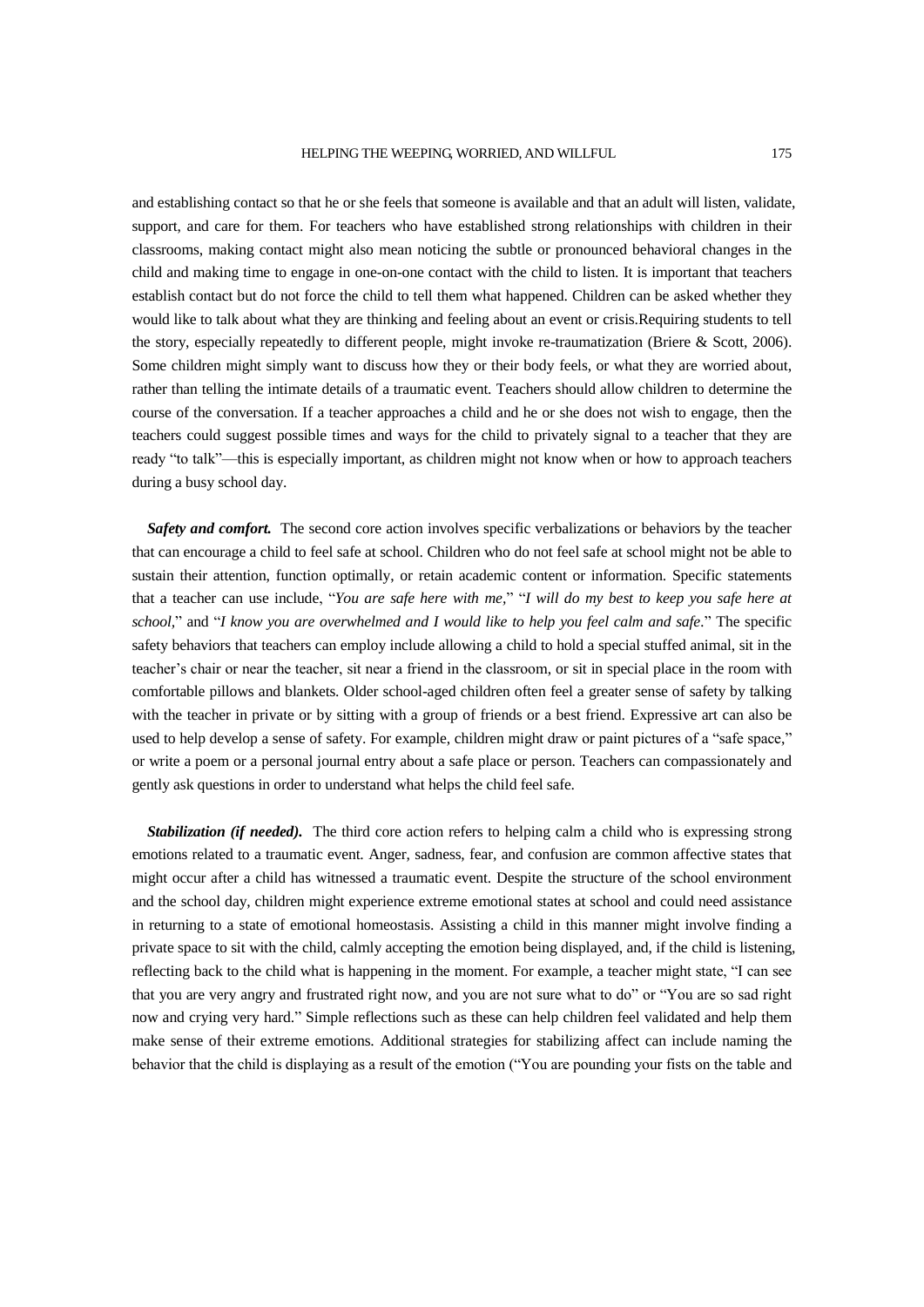#### 176 FIELD, WEHRMAN , AND YOO

shouting at me because you are mad") and reminding the child that they are not alone in facing the problem ("I am here with you and I care about you. I am going to listen to you"). Although aiding in stabilization can be difficult because of the public nature of classroom spaces, it is important for teachers to acknowledge and provide support for children without bringing unwanted peer or public attention to them. Therefore, teachers employ classroom activities that allow the class to work independently in order to privately engage with a child who might be in need. Teachers must also remember that it is unhelpful to take a child's behavioral or emotional reactions personally. An angry child might project their anger onto a teacher, and a teacher who personalizes this externalizing response can emotionally react in ways that escalate the child's emotional state. This might also compromise the intervention, leading to the need for another "level" of intervention, and eventually causing irreparable harm to the child–teacher relationship.

*Information gathering: needs and current concerns.* The fourth core action refers to asking questions about what the child needs or any concerns they might have at that time. Children who have just experienced a strong emotional outpouring might ask to use the bathroom for a drink of water or to have a few minutes in private before going back to class. Some children might want to go home in order to feel appropriately "sheltered" and cared for by their families. Traumatic events frequently invoke a yearning for attachment and closeness with caregivers. Other children might pose existential questions to the teacher in an attempt to understand death, grieving, or the "why" of man-made crises or natural disasters. Teachers should calmly respond to these students' needs and concerns to the best of their ability, and should admit when they do not know how to respond or what to say. Children will still benefit from being able to state their needs and concerns and having a compassionate adult listen to them. Finally, it is also appropriate for teachers to share their own emotions with the child, such as, "*I feel very sad knowing that you have gone through this situation*" and "*I am angry about what happened too—it feels unfair.*"

*Practical assistance***.** When students are struggling emotionally, adults sometimes become overwhelmed in trying to find the optimal course of action at that moment. Providing practical assistance consists of teachers taking basic steps to meet a student's immediate needs or concerns. For example, teachers might suggest that a student take deep, rhythmic breaths to help him or her calm down and refocus, which is a sensible step towards addressing immediate emotional needs. A teacher can also suggest that a student take a walk to the main office, take a break from classwork, or get a drink of water to calm and redirect themselves.

Simply asking a student what he or she needs allows the teacher to better understand that child's current needs without needing to guess what the student is experiencing. For example, a teacher might ask, "*What would help you feel better right now*?" or "*What do you need right now*?" In response, students might need a drink of water, a snack, time to rest, or a reassuring hug.

*Connection with social support***.** Connecting a student with needed social support involves helping the student think about their family, friends, and other adults at the school who might be able to support them. For students who have experienced trauma, feeling connected to and supported by others counteracts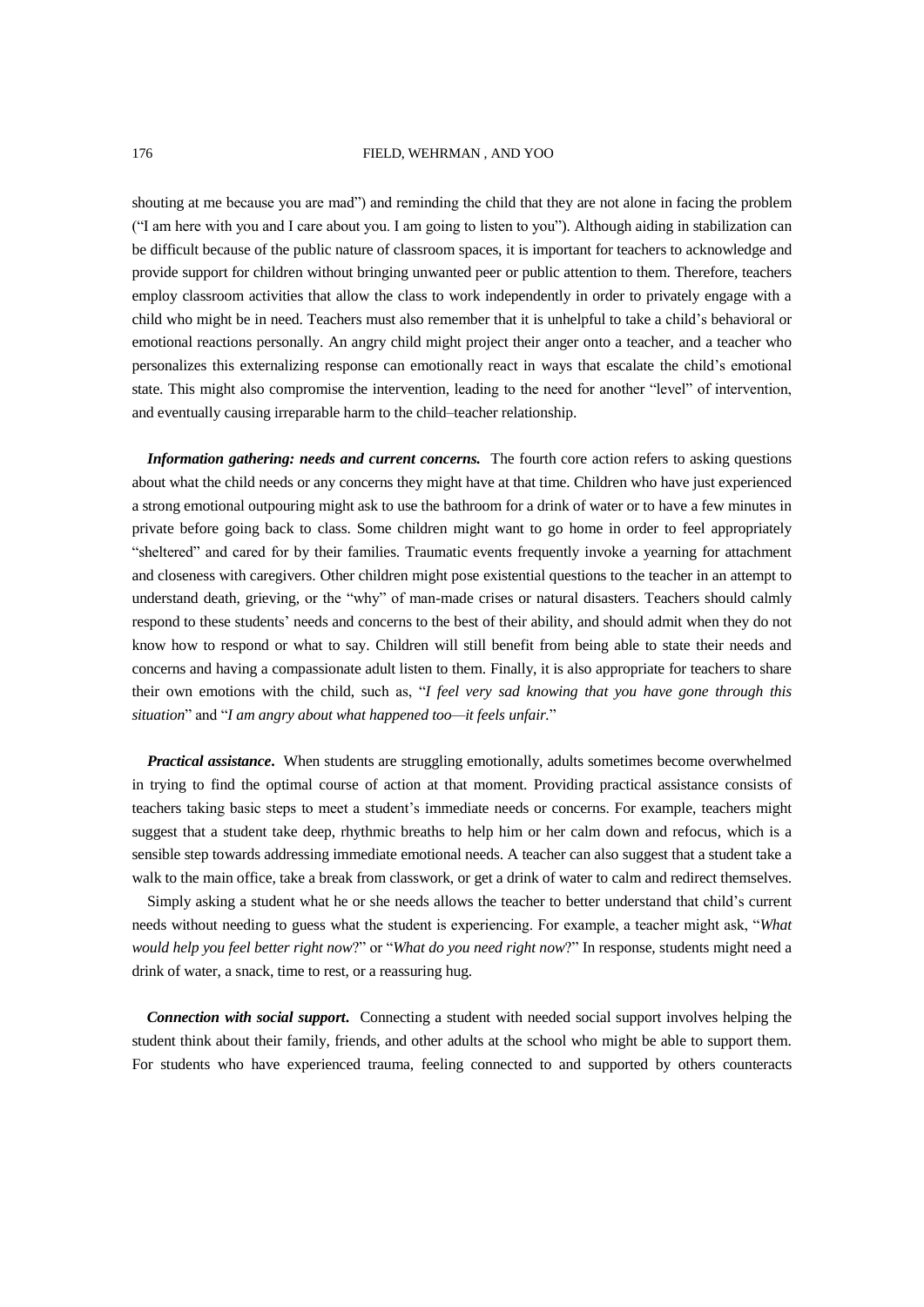feelings of isolation or that they are alone in their struggle. This step in PFA can be accomplished by asking the student whom he or she can talk to about a current problem. If the student struggles to identify such individuals, the teacher can ask the student, "*Who has helped you in the past when you were having a difficult time*?" Primary school children will most likely identify family members on whom they can rely for support. Secondary school children might instead name friends or peers with whom they would like to talk or spend time in order to feel better.

*Information on coping***.** This core action is important because it reminds children of how they are coping with the traumatic or stressful event, and gives them time and space with an adult to identify other strategies for coping with their thoughts and feelings. Initially, the teacher might praise the basic steps that the child has taken until that point. For example, teachers might tell children that they are brave or strong for attending school despite their crisis, or might praise children's wisdom in asking for support or letting an adult help. Additionally, if the child has calmed by this point, the teacher might ask what the child would like to do to begin to feel better. Children might mention effective coping skills used when they were upset in the past, which the teachers can then validate. A teacher may say, "You just told me that the last time you were really scared, you talked to your mom and dad and cried. But afterward, you felt better." The children might decide that they want to talk to trusted adults in their family or community about how they are feeling and why they are worried, and might also reveal that they would like to draw a picture, read a book, talk to another adult at the school (e.g., counselor, coach), and play with or sit with their friends. All are examples of school-aged children "reminding themselves" of their innate coping skills.. Children who are psychologically stuck or unable to name past coping skills might benefit from having the teacher brainstorm with the child or suggest specific coping strategies based on what the teacher knows about the child and his/her interests.

*Linkage with collaborative services***.** The eighth core action involves linking with collaborative services and referral to other professionals for follow-up intervention. Collaborative services often include talking with a school-based mental health professional about the child, or contacting the parents to discuss the child's concerns and what supportive actions the teacher has been taking. Teachers should discuss both steps with the child first. Children might have a preferred school-based mental health professional or might have already established a relationship with a counselor. Furthermore, children might ask that a teacher abstain from contacting the parents in certain situations (e.g., reported abuse, domestic violence), and teachers should honor this request unless the student is in danger. Linking with collaborative services might also include providing parents or caregivers with information about community resources that could help the child or family deal with their crisis or traumatic event. This might include information about services or agencies that provide food, clothing, housing, water, or other basic needs. If the basic needs are not an issue, the teacher might help parents consider how to establish a sense of safety, comfort, and support at home. Referral would also include linking families with outside services (e.g., church leaders, mental health counselors) that can provide additional intervention. This would be especially important when the parents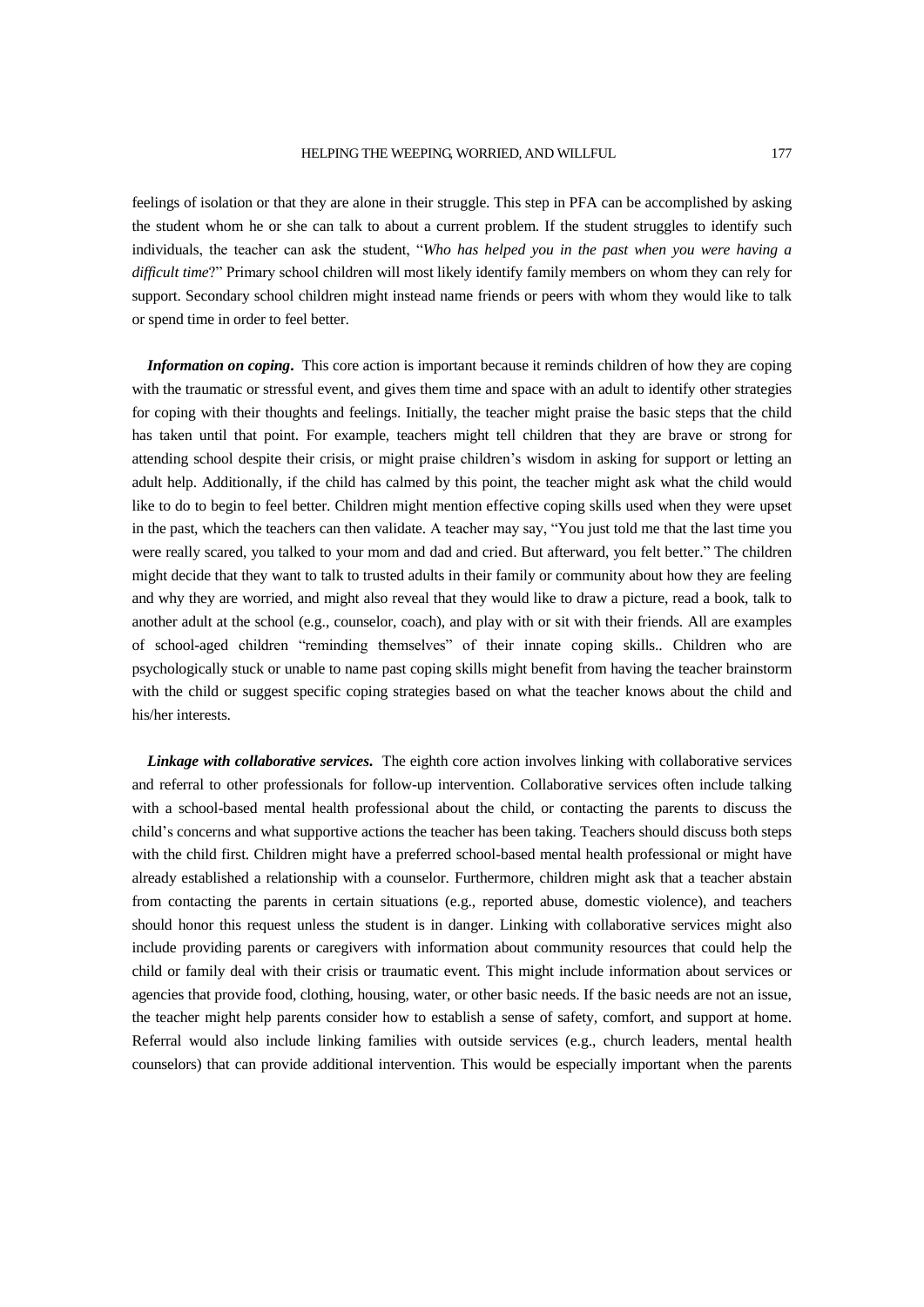are too emotionally impacted by the traumatic event themselves to be the sole source of support for the child. Many teachers rely on school-based mental health professionals to provide both community services and referral information to legal guardians and parents.

# **Suggestions for Future Directions**

PFA is the intervention of choice for responding to victims of a natural disaster (e.g., Ruzek et al., 2007), but more research is needed on its effectiveness in primary and secondary schools. When primary and secondary schools effectively respond to the psychological and emotional needs of students who have experienced trauma, students' ability to focus on their learning tends to improve. The basic steps of PFA represent a compassionate approach to students in crisis. Given the nature of this type of intervention with students, there are inherent challenges to conducting research in this area. Forbes et al. (2011) states that, "exactly how PFA is operationalized depends very much on the specific context in which it is delivered" (p. 225). Qualitative and quantitative research studies are needed to determine whether PFA is effective in responding to student needs.

Listen, Protect, and Connect (LPC) is a version of PFA with some empirical support. Ramirez et al. (2013) found that students who received LPC were less likely to experience depressive and posttraumatic stress symptoms at around eight weeks after baseline data were collected. Although they had a small sample size (n = 20), their promising results indicate that LPC and PFA might better promote emotional and psychological health among students who have experienced trauma. Additional research is necessary in this area.

# **Conclusion**

The school environment is constantly influenced by the social and emotional needs of its students. The psychological and emotional impact of trauma on primary and secondary school children can impair their ability to function in a school environment in a variety of ways. School counselors, who train teachers to engage in basic trauma-informed practices, can expand the impact of trauma-informed programs developed to assist primary and secondary school children suffering from trauma.

The eight core actions of PFA assist teachers in performing an intervention that can provide a sense of connection, safety, support, and stability for students. Helping primary and secondary school students regulate their emotions and behavior can in turn assist teachers in maintaining a classroom environment that is conducive to learning. Children who receive PFA might ultimately begin to develop new pathways for coping and to self-regulate their own responses to crises or traumatic events.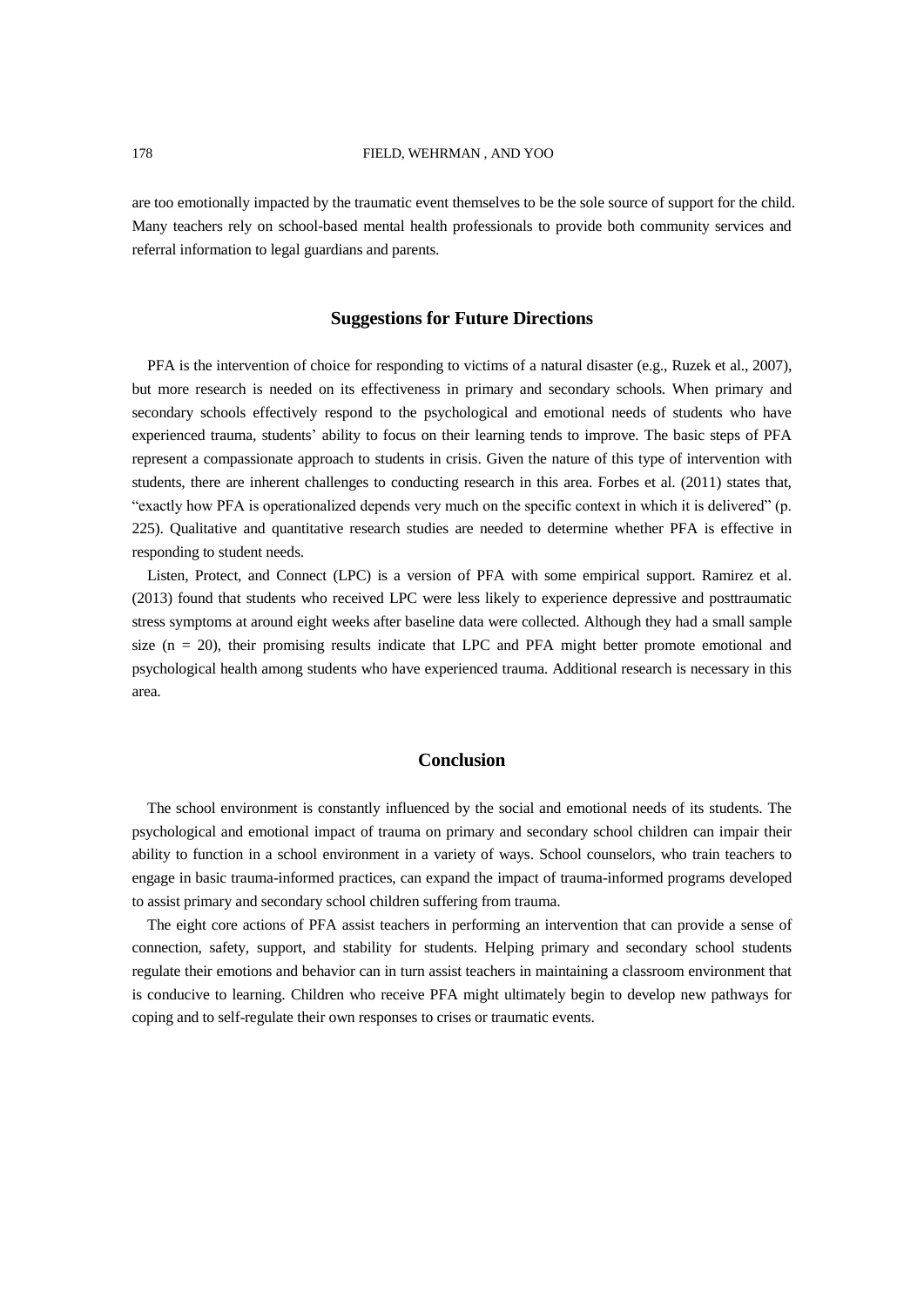## **References**

- Asif, A., & Hashmi, A. (2015). Psycho trauma center at KEMU organizes psychological first aid training workshop for school teachers. *Pulse International, 16*(6), 3-4.
- American Psychiatric Association. (2013). *Diagnostic and statistical manual of mental disorders* (5th ed.). Arlington, VA: American Psychiatric Publishing.
- Bath, H. (2008). The three pillars of trauma-informed care*. Reclaiming Children & Youth, 17* (3), 17-21.
- Briere, J., & Scott, C. (2006). *Principles of trauma therapy: A guide to symptoms, evaluation, and treatment*. Thousand Oaks, CA: Sage.
- Brymer, M., Jacobs, A., Layne, C., Pynoos, R., Ruzek, J., Steinberg, A., Vernberg, E., & Watson, P. (2006), *Psychological First Aid Field Operations Guide* (2nd ed.). National Child Traumatic Stress Network and National Center for PTSD. Retrieved from [https://www.ptsd.va.gov/professional/manuals/manual](https://www.ptsd.va.gov/professional/manuals/manual-pdf/pfa/PFA_2ndEditionwithappendices.pdf)[pdf/pfa/PFA\\_2ndEditionwithappendices.pdf](https://www.ptsd.va.gov/professional/manuals/manual-pdf/pfa/PFA_2ndEditionwithappendices.pdf)
- Brymer, M., Jacobs, A., Layne, C., Pynoos, R., Ruzek, J., Steinberg, A., Vernberg, E., & Watson, P. (2009), *Psychological First Aid For Schools Field Operations Guide* (2nd ed.). National Child Traumatic Stress Network and National Center for PTSD. Retrieved from <https://www.victimsupport.org.uk/> sites/default/files/CYP%20-%20Psychological%20first%20aid%20for%20schools.pdf
- Callahan, C. J. (1998). Crisis intervention model for teachers. *Journal of Instructional Psychology, 25*, 226- 234.
- Forbes, D., Lewis, V., Varker, T., Phelps, A., O'Donnell, M., Wade, D. J., Ruzek, J. I., Watson, P., Bryant, R. A., Bryant, & Creamer, M. (2011). Psychologcial first aid following trauma: Implementation and evaluation framework for high-risk organizations. *Psychiatry, 74* (3), 224-239.
- Kracke, K. & Cohen, E. P. (2009). The safe start initiative: Building and disseminating knowledge to support children exposed to violence. In R. Geffner, D. Griffin, & J. Lewis (Ed.), *Children exposed to violence: Current issues, interventions and research.* New York, NY: Routledge.
- Levine, P. & Kline, M. (2008). *Trauma proofing your kids: A parents' guide for instilling confidence, joy and resilience.* Berkeley, CA: North Atlantic Books.
- Lopez-Levers, L. (2012). *Trauma counseling: Theories and interventions*. New York, NY: Springer Publishing.
- Maikoetter, M. (2011). From intuition to science: Re-ED and trauma informed care. *Reclaiming Children and Youth, 19* (4), 18–22.
- Markese, S. (2011). Dyadic trauma in infancy and early childhood: Review of the literature. *Journal of Infant, Child and Adolescent Psychotherapy,10*, 341-378.
- National Institute of Mental Health (2006). *Helping children and adolescents cope with violence and disasters.* US Department of Health and Human Services, NIH Publication.
- Openshaw, L. L. (2011). School-based support groups for traumatized students. *School Psychology International, 32*, 163-178.
- Orton, G. L. (1997). *Strategies for counseling with children and their parents*. Pacific Grove, CA: